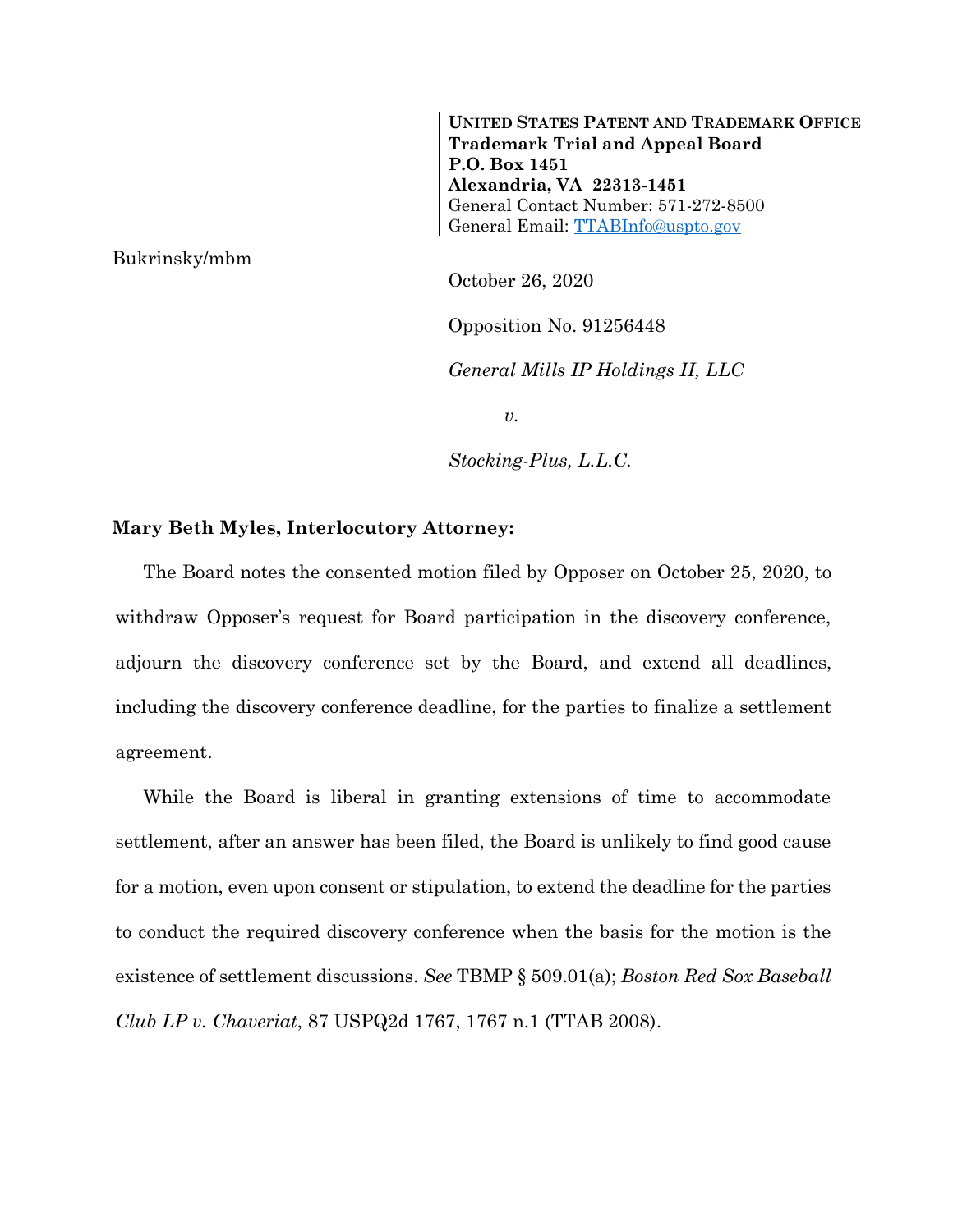Inasmuch as the motion to extend was filed after the answer, but prior to the parties' discovery conference deadline, the Board does not find good cause to extend for the discovery conference, and the motion to extend is **denied**. The parties are expected to proceed to conduct the required discovery conference without delay. The Board finds, however, that based upon Opposer's representations, Board participation in the parties' discovery conference is not required and the Board grants the withdrawal of Opposer's request for Board participation in the discovery conference.

The deadline for the discovery conference, as last set by the Board's September 24, 2020 order, was October 19, 2020. The Board finds it appropriate to reset other remaining dates to accommodate the delay in scheduling and conducting the discovery conference. Remaining dates are reset as follows:

| <b>Discovery Opens</b>                         | 11/8/2020  |
|------------------------------------------------|------------|
| <b>Initial Disclosures Due</b>                 | 12/8/2020  |
| <b>Expert Disclosures Due</b>                  | 4/7/2021   |
| <b>Discovery Closes</b>                        | 5/7/2021   |
| <b>Plaintiff's Pretrial Disclosures Due</b>    | 6/21/2021  |
| Plaintiff's 30-day Trial Period Ends           | 8/5/2021   |
| <b>Defendant's Pretrial Disclosures Due</b>    | 8/20/2021  |
| Defendant's 30-day Trial Period Ends           | 10/4/2021  |
| <b>Plaintiff's Rebuttal Disclosures Due</b>    | 10/19/2021 |
| Plaintiff's 15-day Rebuttal Period Ends        | 11/18/2021 |
| <b>Plaintiff's Opening Brief Due</b>           | 1/17/2022  |
| <b>Defendant's Brief Due</b>                   | 2/16/2022  |
| <b>Plaintiff's Reply Brief Due</b>             | 3/3/2022   |
| <b>Request for Oral Hearing (optional) Due</b> | 3/13/2022  |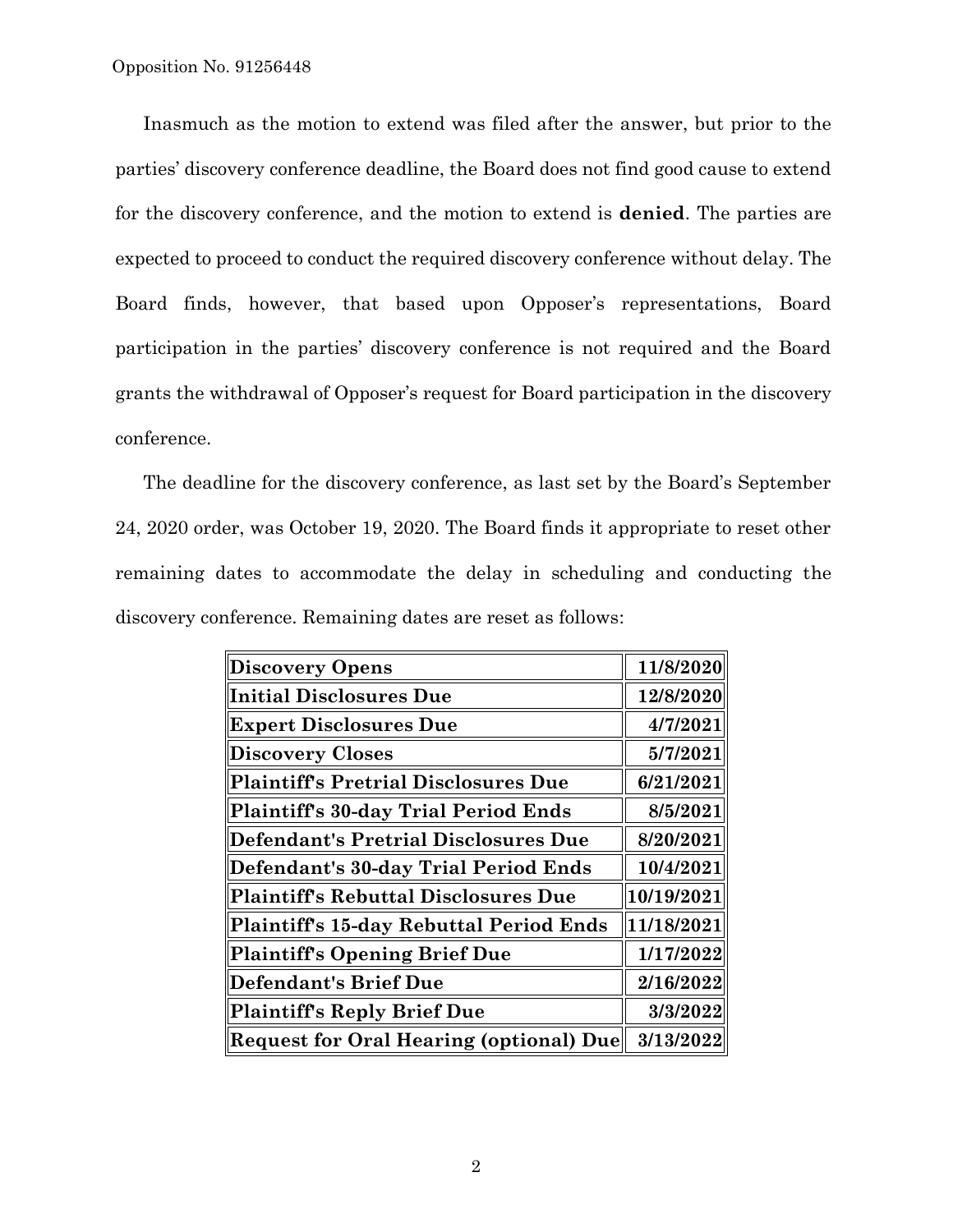Generally, the Federal Rules of Evidence apply to Board trials. Trial testimony is taken and introduced out of the presence of the Board during the assigned testimony periods. The parties may stipulate to a wide variety of matters, and many requirements relevant to the trial phase of Board proceedings are set forth in Trademark Rules 2.121 through 2.125. These include pretrial disclosures, matters in evidence, the manner and timing of taking testimony, and the procedures for submitting and serving testimony and other evidence, including affidavits, declarations, deposition transcripts and stipulated evidence. Trial briefs shall be submitted in accordance with Trademark Rules 2.128(a) and (b). Oral argument at final hearing will be scheduled only upon the timely submission of a separate notice as allowed by Trademark Rule 2.129(a).

## **TIPS FOR FILING EVIDENCE, TESTIMONY, OR LARGE DOCUMENTS**  The Board requires each submission to meet the following criteria before it will be considered: 1) pages must be legible and easily read on a computer screen; 2) page orientation should be determined by its ease of viewing relevant text or evidence, for example, there should be no sideways or upside-down pages; 3) pages must appear in their proper order; 4) depositions and exhibits must be clearly labeled and numbered – use separator pages between exhibits and clearly label each exhibit using sequential letters or numbers; and 5) the entire submission should be text-searchable. Additionally, submissions must be compliant with Trademark Rules 2.119 and 2.126. Submissions failing to meet all of the criteria above may require re-filing. **Note:**